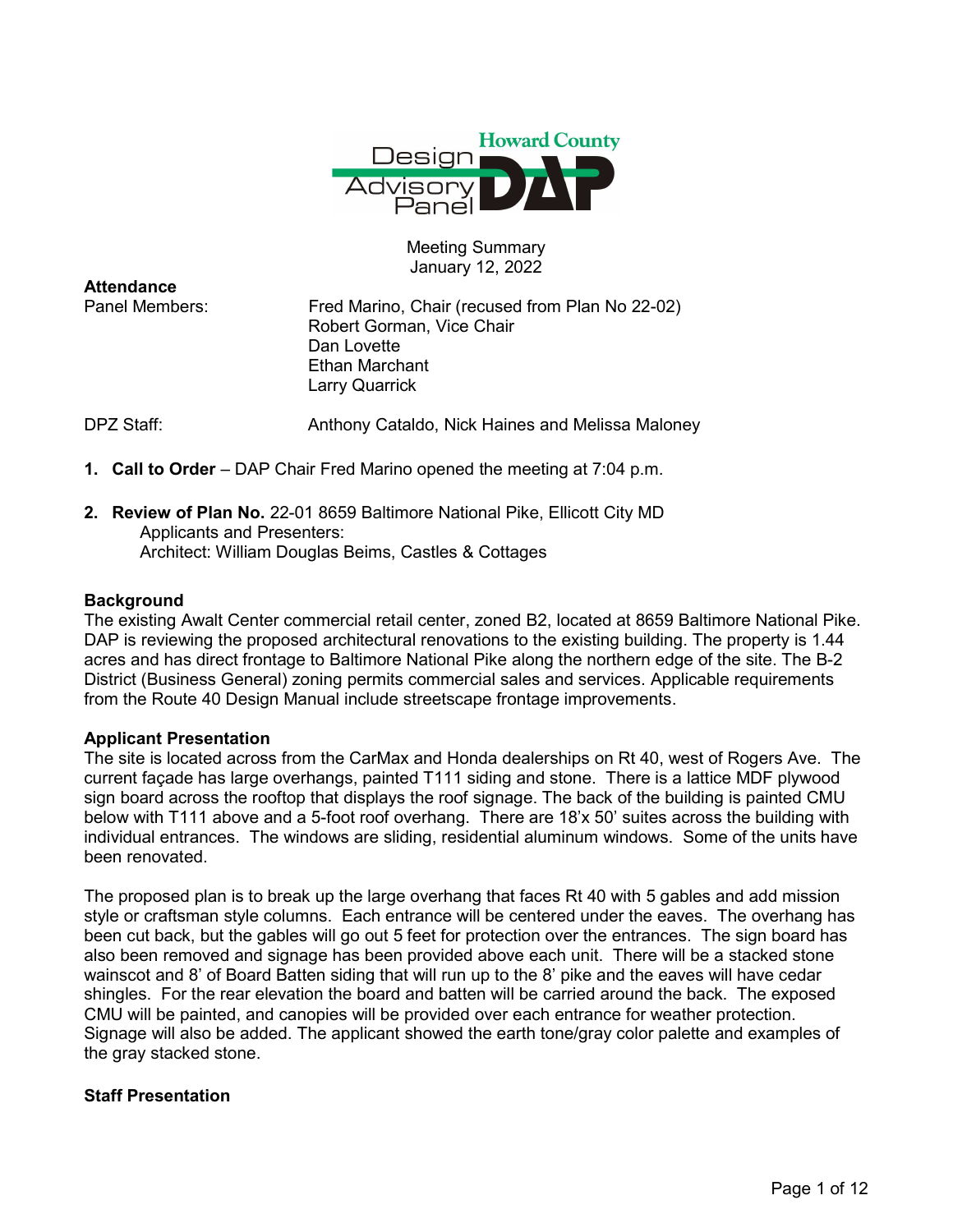Staff complimented the applicant on explaining the proposal for the renovation of the 1979 structure. DPZ would like the panel to make recommendations on the proposed architectural design, color palette, arrangement and scale proposed to the existing structure. DPZ would also like DAP to comment on the proposed building materials, signage and lighting.

# DAP Questions and Comments

## Site Design

### **Overall**

DAP commented that the proposal is an improvement to what is there but prefer the backside to the front side of the building.

DAP inquired if the applicant was aware of the Rt 40 design guidelines when preparing the design. The applicant responded that they were not aware until after the design was created.

DAP advised that the applicant should review the guidelines which are intended to improve the Rt 40 corridor including landscaping, sidewalks, lighting and parking. These guidelines could enhance the building and the site.

### Signage

The proposed signage is located on a vertical wall tucked under the eaves for each unit which is appropriate per Howard County zoning. DAP inquired if the signage will be internally lit sign boxes or letters as opposed to flat panel signage.

The applicant advised they have proposed raised letters that will be lit by 3 lights that will hang out over the sign and shine back on the letters. The site will have 10 different signs on the front with potentially 10 different fonts and colors. This option provides a more elegant, uniform solution that will offer continuity as most of the units will be professional offices and not retail. The tenants will be required to have the proposed signs and the same sign company will be used.

DAP inquired if the large original sign will be removed.

The applicant advised that the pylon sign out front will be redesigned and will go through DAP approval.

DAP commented they were not sure if the signs over the entrances will be visible.

# **Sidewalks**

DAP inquired if there will be a sidewalk along the road in the front of the building.

The applicant advised that the site is difficult to see coming up Rt 40 and there is nothing to the right of it and felt that there wouldn't be a purpose for the sidewalk since there are no other buildings close by to walk to.

DAP advised this would be better for the future if the sites to the north and south were to be developed and a sidewalk was started with this process.

### Parking

DAP inquired if the applicant considered putting a handicap parking spot in front of each of the unit's entrances that way visitors would have less distance to enter the units.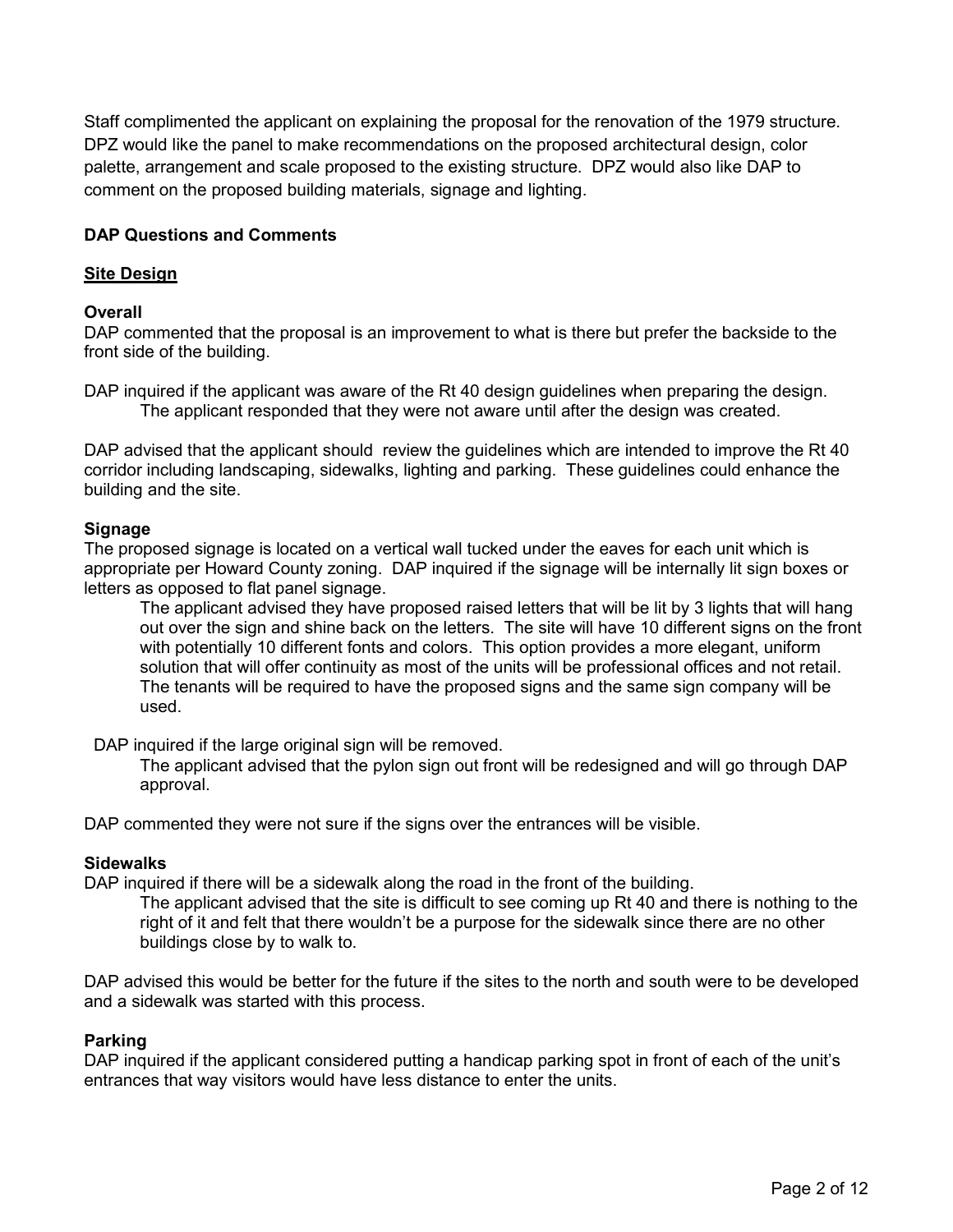The applicant advised that they can put in 3 handicapped spots. If they do the planting areas, they will need to put in curbing and then also restripe the parking lot.

### **Architecture**

#### Color Scheme

DAP commented that the color board samples were more vibrant than the facades presented and inquired what color scheme was going to be used.

The applicant advised the color will be grayer with some putty colors included. The roof is relatively new and is a grayish black with brown overtones.

#### Gables/Roofline

DAP commented that the uniformity of the gables is not very appealing, and it would be beneficial if a hierarchy could be added to give some interest.

The applicant advised that they are restrained by making only minimal structural changes and not impacting the current tenants in the building. The applicant confirmed that "AAAAA" rhythm is not ideal, and it would be beneficial if the rhythm could be "AABAA" where the center was taller. The applicant can look at providing more variety.

DAP commented that they are not convinced of the design and feel that there are too many elements going on. DAP had questions about the gables, if a new storefront system was being installed, if the same stone face was being kept and if the existing roof was being kept.

The applicant advised the existing roof is being kept. The signage on top is being removed from the sloped roof.

DAP commented that the renderings are misleading and look like there is more of a slope to the roof. DAP advised the top of the doors don't seem to align with the window frames of the storefronts.

The applicant advised the slope of the roof is 5/12 and the A's are 6/12. The building goes back 50 feet too. The applicant confirmed they will replace the storefront for each store with aluminum.

DAP recommended the applicant look at some other locations on Rt 40 that have updated architecture such as the Normandy Shopping Center. They did a good job of alternating the elements and architecture along a long façade.

DAP commented that this is a small building and agreed that it could benefit from some massing articulation but recommended that applicant not try to do too much. A clean, simple façade is much better.

DAP recommended possibly eliminating every other gable so as not to have 5 in a row.

#### Landscape

#### Landscape in Parking Area

DAP inquired if there will be any landscape enhancements with the renovation.

The applicant advised that where the benches are located there will no longer be 5' overhangs and planting beds could possibly be placed that would be exposed to the elements. This would be helpful since there are no sprinkler systems installed. There is a small grass strip in between the parking lot and the sidewalk and pavement all around the building. The parking lot was just sealed to prepare for the winter. In the rear of the building there is a planting area on either end for a single tree. If there is a requirement for landscaping, a few parking spots (away from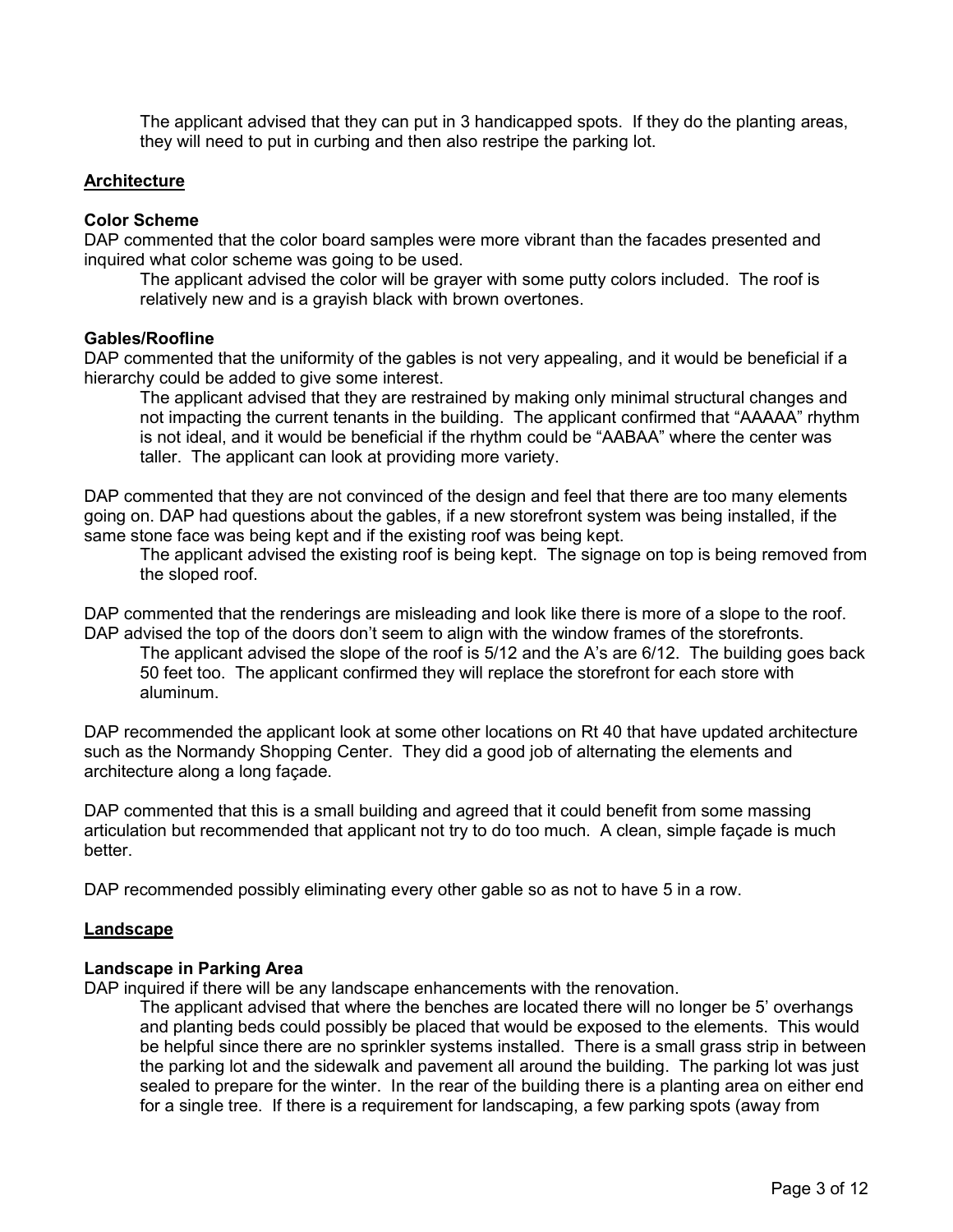handicap parking) could be removed to provide room for landscaping.

DAP commented that they felt the additional landscaping would be a nice addition and understand that the applicant would not want to block the signage, but an upright shade tree could be placed in front the bench areas.

DAP advised they like the idea of the green spaces in the parking lot that can line up in between the gables. There are plenty of small ornamentals that give color, have a V shape with multi-trunks such as Crape Myrtle, Vitex, and small Redbuds

### Green Buffer

DAP inquired if there was a planting opportunity in the green buffer in between the parking lot and the road or if there were any power lines or utilities that would prevent planting.

The applicant advised that he would need to look at any utility plans for that area. The applicant did not observe any manhole covers or cut off/shut offs along the strip. Even if there is a utility easement, they should be able to put in low level plantings (2-3 feet tall).

### Street Trees

DAP advised that the Rt 40 design manual requires the planting of street trees for new buildings but was unsure about renovations. The county has a list of acceptable street trees. DAP commented that the greatest impact to Rt 40 could be to set up the cadence of the street trees. The long-term plan for Rt 40 is a tree lined boulevard.

### DAP Motions for Recommendations

1. DAP Vice Chair Robert Gorman made the following motion: The applicant considers reconfiguring the parking lot to accommodate trees between the dormers on the front facade

DAP Member Larry Quarrick seconded. Vote: 5-0

2. DAP Member Ethan Marchant made the following motion: The signage criteria become an important part of the building design, be thoughtfully developed and consistent, but not be garish in appearance on the building.

DAP Vice Chair Robert Gorman seconded. Vote: 5-0

3. DAP Member Larry Quarrick made the following motion: The applicant looks at the Rt 40 design guidelines and determine what is required for street trees and make the necessary changes.

DAP Vice Chair Robert Gorman seconded. Vote: 5-0

4. DAP Chair Fred Marino made the following motion: The applicant looks at the Rt 40 design guidelines in totality for the project, to include the architecture, site design, landscaping, signage, pylon design and location. DAP Member Larry Quarrick seconded. Vote: 5-0

DAP made the following recommendation:

That the utilities be checked in the front of the site before planting any trees. There seems to be an electric box, water main, storm or sewer structure located in the front of the site.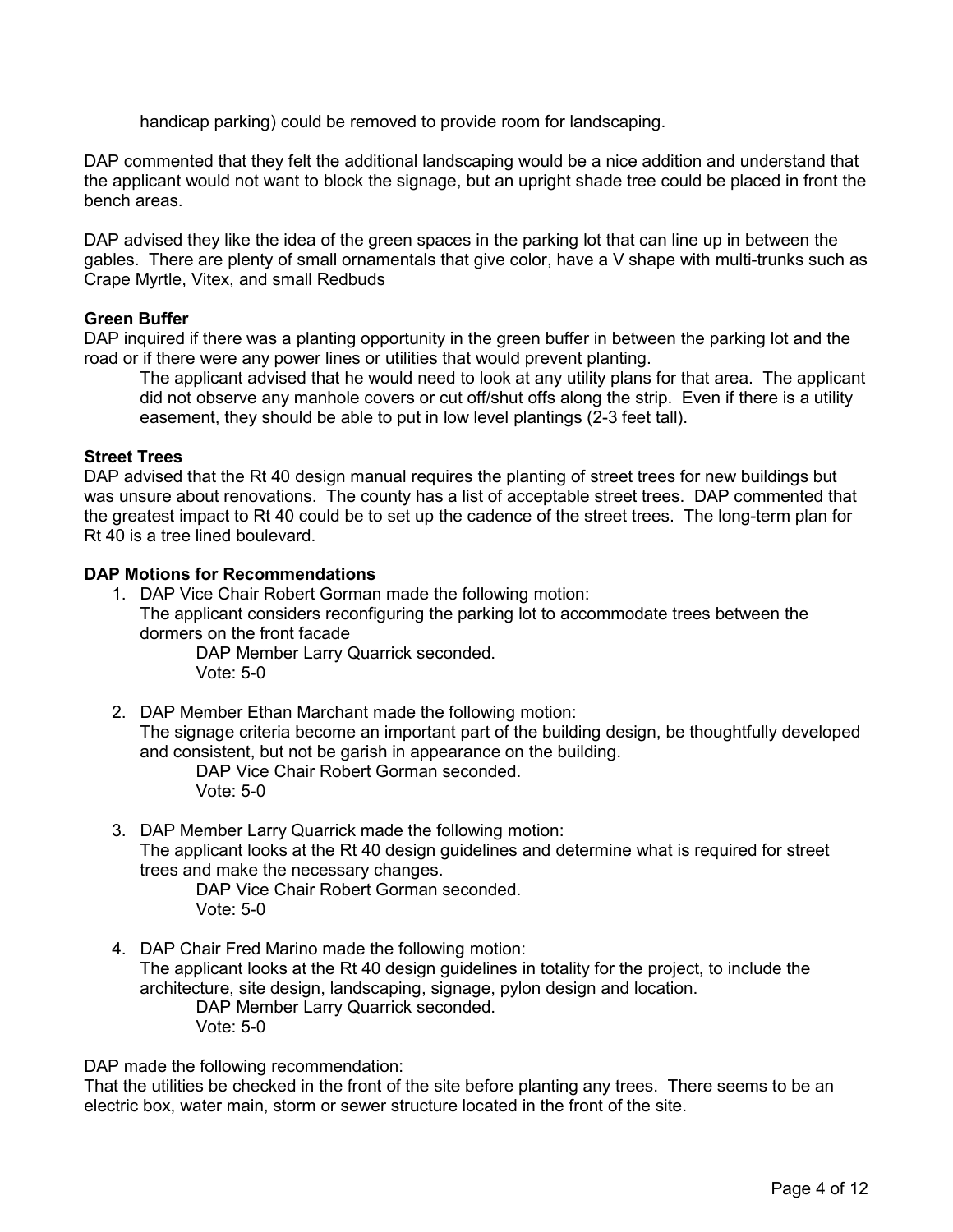DAP confirmed that the applicant does not need to return to DAP but will work with DPZ regarding the motions.

3. Review of Plan No. 22-02 Lakefront Neighborhood FDP, Columbia MD Applicants and Presenters: Developer: Gabriel Chung, Greg Fitchett, Tonja Potter (Howard Hughes Corp) Engineer: Dan Sweeney (GLWPA) Architect: Cecily Bedwell (Design Collective, Inc), Matthew Fitzsimmons (HCM2)

# **Background**

The Lakefront Neighborhood is in Downtown Columbia, along the western edge of Lake Kittamaqundi and eastern edge of Little Patuxent Parkway. The area includes commercial development and amenity spaces. The zoning code requires Neighborhood Specific Design Guidelines (NSDGs) to be submitted to the DAP for review and are subject to Downtown Revitalization requirements.

# Applicant Presentation

### **Overall**

The applicant presented the purpose of this meeting is to amend the Final Development Plan (FDP) Amendment for the Lakefront Neighborhood. This FTP was approved 2 years ago, and a lot has changed since then about the design. The applicants will return to present the Site Development Plan in early February. The area is a large, underutilized area in the north neighborhood. The Neighborhood Design Guidelines are comprehensive and complete and have been reviewed by DAP previously. The Downtown Columbia plan was put in place in 2010 and the Design Guidelines were developed in 2011 that required individual neighborhood's character including focus on health, wellness and fitness with walkable streets and open spaces. This includes a place to live, work, eat, play and shop. Lake Kittamaqundi is the heart of Columbia, but it is concealed from Little Patuxent Parkway. Three links have been established east to west to create corridors of visual access.

### Urban Design

The building north of Sterrett place was previously 9 stories and is now proposed to be 13 stories. Although the number of stories has increased the overall height (145 ft) of the building will remain the same. This change is due to the shift of this area from commercial to residential. This building was originally going to be a medical office building, but that shifted to the south. The residential building does not need as deep of a floor plate and tall stories. This change will break down the building massing and give more of a tower element.

### Street Design

There are minor changes to the street design including having Wincopin Circle extend and bend and Road "A" connect to Sterrett Place. Sections in purple will have enhanced street paving (Street type 3B as referenced on Page 39 of the Guidelines), street trees and special lighting to enhance the areas. These streets will have the same number of lanes as previously indicated, 1 heading north and 1 heading south and will be designed to accommodate vehicles, pedestrians and bicycles.

### Amenity Space

The intention of Downtown Columbia in 2005 was to link the open spaces like a "string of pearls of green necklace" and to supplement with new amenity spaces as development continues. This network would create an east – west loop incorporating downtown and Lake Kittamaqundi. One of the amenity spaces has been expanded by 5,000 sq. feet. Warfield Promenade will be a green corridor west to east and east to west that will be located on the north side of Sterrett Place and Wincopin Circle. The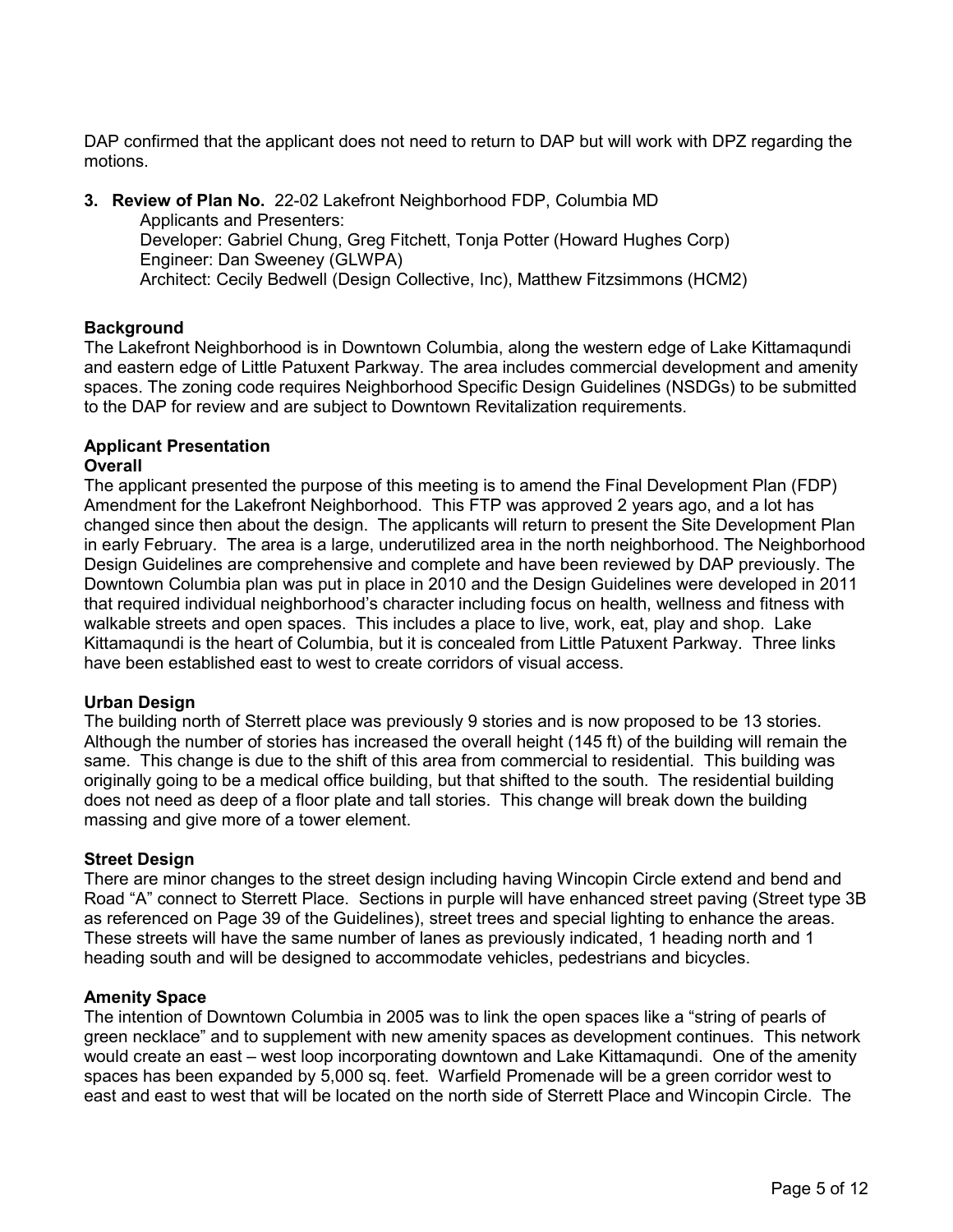neighborhood square will be 25,000 square feet. The Wincopin green shifted from a corner plaza to a mid-lot open space. This will create an easier connection to the lake trail that doesn't currently connect in the northern area of the lakefront.

### **Architecture**

### Signage

No real changes have been made except to accommodate the street and block shifts in the northern portion of the neighborhood. Two of the directory signs have been removed. They have found these are not as needed since visitors have mobile phones.

### Staff Presentation

DPZ advised the applicants did a very thorough job explaining the overall changes and refinements to the Downtown Columbia plan and specifically to the lakefront neighborhood. The proposed updates to the design guidelines reflect the onsite detailed updates that are happening as the project progresses through concept into construction. DPZ would ask that the panel make comments and evaluate and raise any questions or concerns regarding the individual areas. DPZ would like to know if there is anything that may have been missed or needs further investigation. Please comment on the proposed changes to building heights or layout connections

### DAP Questions and Comments

### Site Design

### **Overall**

DAP advised they feel the applicant has done an incredible job and really likes the connection to the lakefront on the northern end with the creation of the plaza. DAP inquired if the applicant is letting Wincopin Circle go straight through to the north.

The applicant confirmed that is correct.

DAP commented that this could be a predominantly pedestrian street but will need to allow traffic through in both directions since it is an urban area.

DAP feels this is a good improvement to create a multifunctional, multi-layered semi-urban environment and is effective.

DAP commented that this is a phenomenal document that covers the current and future plans for the area.

### Land Use

DAP commented that this presentation does not cover specific land use at the site but feels that the success of the whole district will be a mixed-use environment. DAP inquired if there was a way or a need to formalize the goals to ensure that people start living at the lakefront. At the southern end of the lakefront the medical office building was originally supposed to be residential and we want to ensure that does not happen again.

The applicant advised there are 2 buildings that are switching uses. The grocery store and service area would be less disruptive next to the medical office building than a residential building and that was one of the motivations for making that change. There is a mechanism within the Downtown Columbia plan that was instrumental and mandatory from the beginning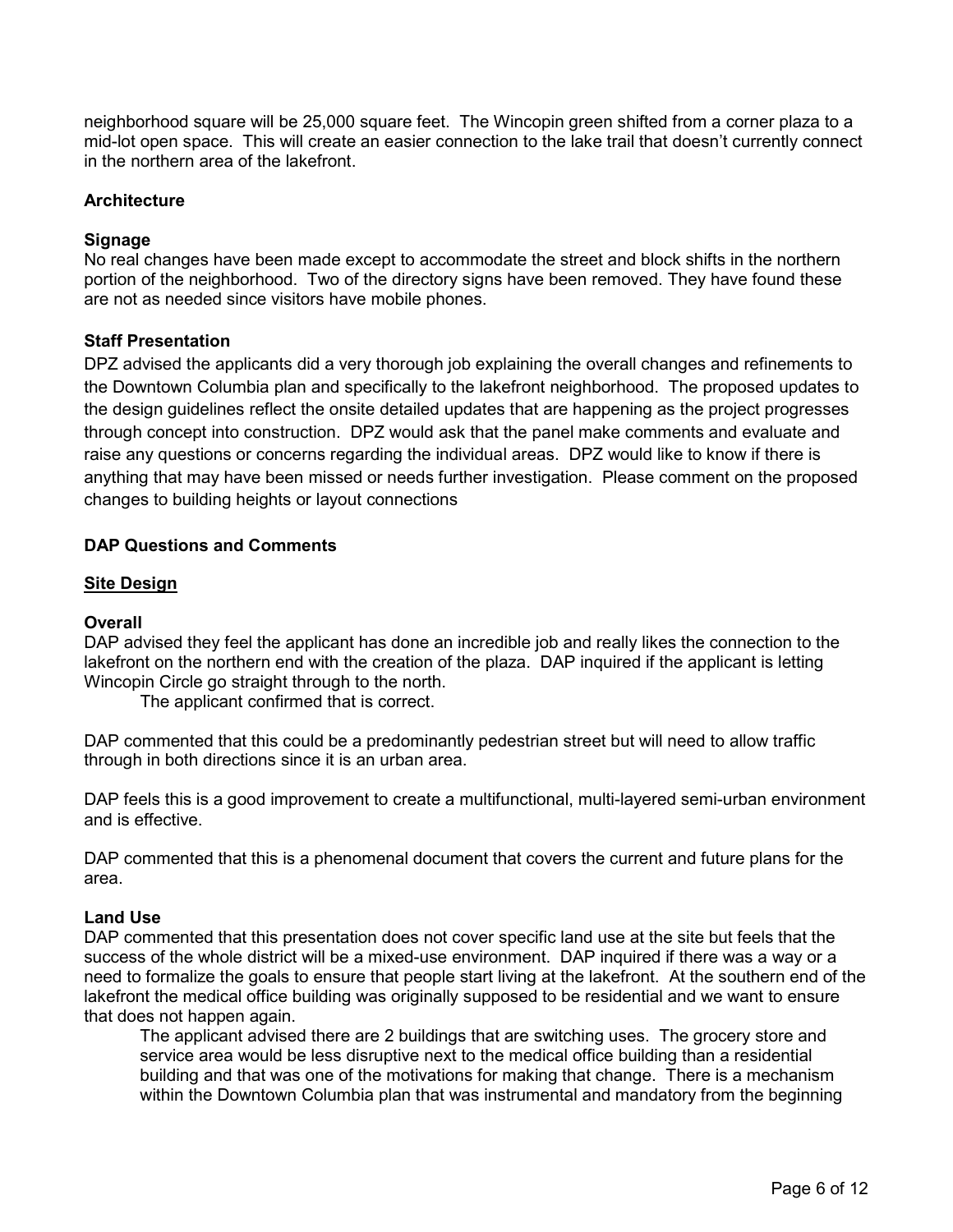that there would be phasing and thresholds to meet. This is the mechanism to ensure that things stay in balance and a mix of uses is achieved. This document includes design standards so that as each development parcel goes forward it is held to these standards. It is not predicated on where the various uses occur and can change over time and is more adaptable and not locked into the Euclidean zoning and this is a reaction to that method. This is a formbased approach where you look at the form of the building with how it meets the street and other aspects of design, which should be more important than the use.

### Sidewalks/Signals/Streets

Regarding pedestrian traffic, DAP inquired how large will the sidewalks and trails be and what materials will be used.

The applicant advised they do envision this to be an urban streetscape that will require mandatory clear pedestrian zones in areas where there is active frontage of 25' from curb to building. The promenade at the northern end of Wincopin that turns and connects to Sterrett has a minimum requirement of 10' clear pedestrian zone and an alley of trees. The sidewalk zones are 15' minimum to 35' maximum. Different zones of sidewalks will have different paving and textures that can indicate to the pedestrian where there is a curbed step off zone to help people flow to the crosswalks. Materials will include concrete, bricks, pavers stone, exposed aggregate concrete, scored concrete or bushed concrete with pores. Impervious asphalt is not allowed for sidewalks.

DAP inquired what cross walks and signals will be included.

The applicant responded that there will be several signals along Little Patuxent Parkway. The interior streets of the neighborhood will have stop signs with crosswalks. More details for this will be provided at the Site Development Plan level. The special paving along Wincopin between the greens will have a natural calming effect on vehicles.

DAP inquired if the modified Wincopin connection will be at grade at Little Patuxent and if pedestrians will cross there or if there will be a walkway that takes them over it.

The applicant advised that the crosswalk will stay as is and this is where the Exxon sits on the corner of Little Patuxent that goes over to the mall. As you move east toward the lake the grade drops down 10-12 feet and then another 12 feet to Road 'A'. There is currently a signal at Little Patuxent. There will be a change there to add a shared use path along there so that will be a crossing point.

DAP appreciated the concept of the complete street so that drivers, pedestrians or cyclists feel comfortable and enjoy the experience.

The applicant advised they looked at precedent locations and determined what works well and doesn't work well and don't want the spaces to be too compressed. The applicant advised where there are deeper storefronts, they want to still allow enough space for outdoor dining opportunities.

### **Architecture**

DAP commented that it would be nice if the residential projects on the waterfront had 9-10' ceilings and not 8' ceilings. This would be very appealing to people that are downsizing.

The applicant responded that they are planning to have taller ceilings. The height and clearance are very important and feels more open.

DAP commented that they liked the change to the building plate to create setbacks and to sculpt the building more instead of having a flat, monolithic rectangle.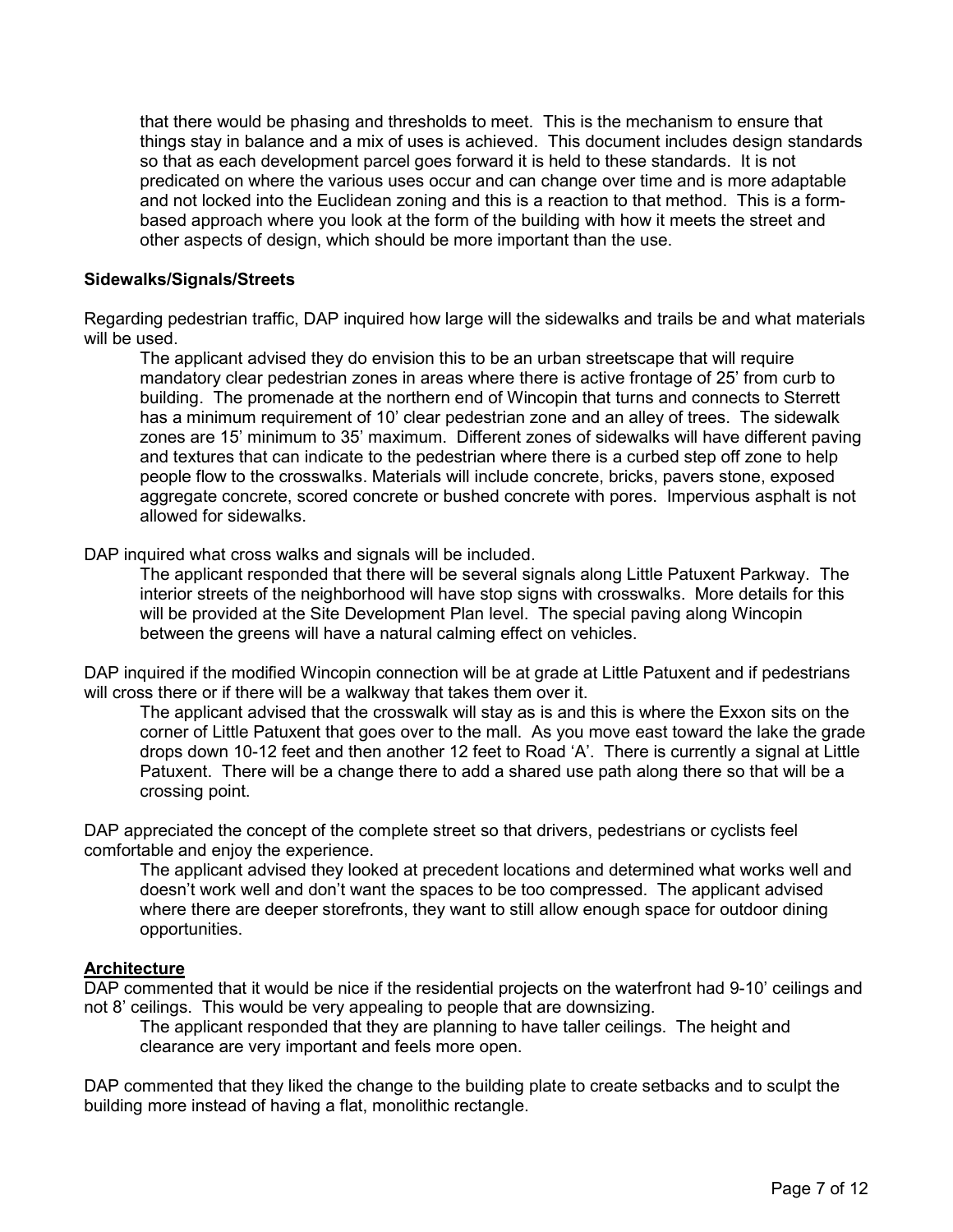### Landscape

DAP inquired if there will be irrigation for the plantings and trees along the streets.

The applicant advised that there are criteria regarding the planters, and they are encouraged to be rainwater planters that will have native and adapted species that will require less irrigation and help to infiltrate storm water into the groundwater.

DAP commented that they reconsider the use of tree grates. It puts the tree at a disadvantage because the tree sits below the walkway and can not properly grow. It is much better when it is a curved area that may have ground cover around it. The tree has a better chance of reaching maturity and serving the purpose of why it was planted.

### DAP Motions for Recommendations

No official motions were made for this project.

4. Review of Plan No. 22-03 8525 Baltimore National Pike, Ellicott City MD Applicants and Presenters: Architect: Ron Brasher, Victoria Kraushar-Plantholt (Brasher Design) Landscape Architect: Cherisse Otis (EnviroCollab)

### **Background**

The existing commercial retail center, zoned B2, located at 8525 Baltimore National Pike. DAP is reviewing the proposed site renovations and architectural revitalization to the existing building. The property is 2.57 acres and has direct frontage to Baltimore National Pike along the northern edge of the site. The B-2 District (Business General) zoning permits commercial sales and services. Applicable requirements from the Route 40 Design Manual include streetscape frontage improvements.

### Applicant Presentation

This project is an architectural facade improvement to the north side of the building facing Rt 40. The site is located east of Rogers Ave with an entrance off Rt 40. There is a stream valley west of the property with existing woods. There is an existing parking lot in front of the building. There is an existing sidewalk along Route 40, but it ends as it turns into the property. There are also constraints on Route 40 including a stormwater management facility that has steep slopes just behind the guard rail and sidewalk. This is a mostly mown lawn without existing trees or landscaping and has underground utilities including a sewer line and fire hydrant. There are also riser structures for the stormwater facility and a gravel embankment and swale that leads down into the stormwater facility.

There are 3 signs proposed to maintain with this project. The existing landscape around the building are non-native shrubs many of which need pruning and are blocking the site lines of the building windows. There is a steep slope along the entry drive in between the building and the Normandy Crown Gas Station to the east with 2 existing trees.

The applicant is looking to provide some landscape enhancements in accordance with the Howard County Landscape Manual and Rt 40 Masterplan. The applicant is proposed 2 rows of shrubs and/or perennials and ground covers that would be along the parking lot edge to the north as well as foundation plantings up against the building and gateway planting to flank the entrance. Ideally the applicant would like to plant street trees but are unable to because of the utility constraints and therefore will plant a low growing meadow mix for the stormwater facility that will not require much longterm maintenance but will increase the height of the plant material to screen the cars in the parking lot. This planting design will encourage biodiversity with the use of native plants and adaptive species that can tolerate drought conditions and not require irrigation. This plant palette will create seasonal interest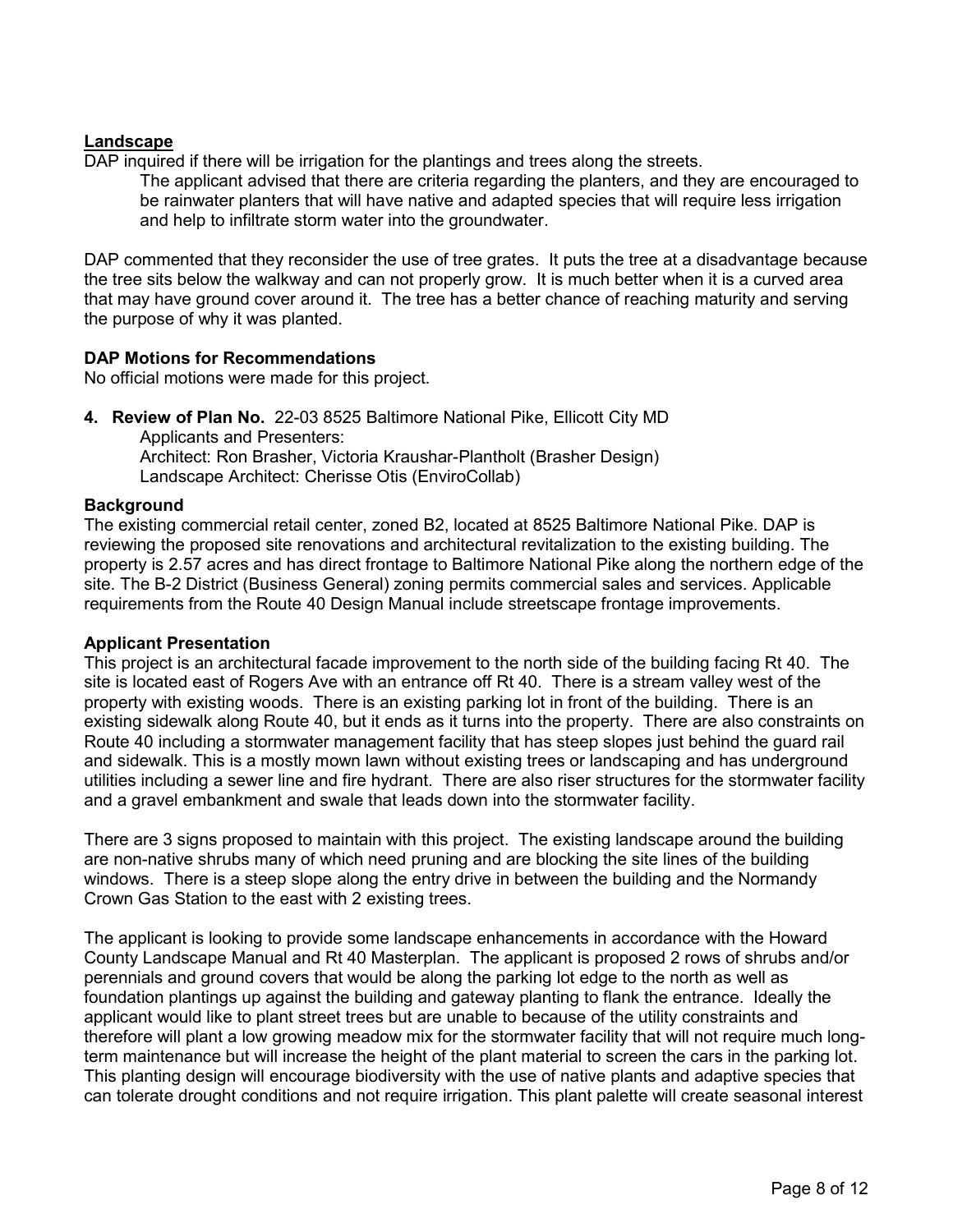including evergreen material, some flowering species and ornamentals. The goal is to reduce the amount of mowed lawn on the property by introducing native perennials such as Ink Berry, Echinacea, Black Eyed Susan and grasses and ground cover. The applicant is proposing planting additional shade trees along the western perimeter adjacent to the woods including Hop-hornbeam, Armstrong Maple and Columnar Evergreen that will add to the buffer next to the gas station. The applicant would like to plant street trees in the basin of the stormwater management facility with the guidance of DPZ.

The applicant will enhance the sidewalk connections from Rt 40 into the property as well. The existing dark wood building, with deep wooden trusses that overhang around front, does not have much of a commercial presence along Rt 40. The building also has various rooftop mounted signs. In order to build on top of this building the applicant would need to modify trusses, reinforce the interior structure which would be costly and intrusive to the existing tenants. The applicant is proposing to create a metal screen façade for the front of the existing building to harmonize the signage and create a more commercial, tall aesthetic with some color and different materials including perforated metal panels and finished aluminum panels to give the building more of a presence on site. This façade creates portals around each of the entries to the tenant spaces and 3 new outdoor patio spaces between columns 5 - 7 and 8 - 10. In addition, a small deck will be created off the end tenant between column 15 - 16. Previously the building only had sidewalks in front.

The façade will still step down with the existing building as the grade goes down. There currently is not a lot of outdoor lighting so the applicant is proposing sconces on some of the columns at the pedestrian level and LED strips along the perforated panels in the sign band that will create a glowing effect in the evening. The signage on the screens will be channel letters or recessed raceways with illuminated letters. The letters will glow and the sign band itself will have a glowing element.

The steel columns will be covered in a Kynar 500-like finish that will have long term durability and water resistance. The applicant is also using a combination of perforated metal panels at the main portion of the signage banner with some accent solid aluminum metal panels in colonial blue to bring some pop. The existing pylon signage on the site would be coated in the same materials to match the building façade.

# Staff Presentation

Staff complimented on the applicant's presentation of the proposed plan. There are no major design changes to the existing building, but the applicant is proposing refinements to the landscape, storm water management along Rt 40, increasing the pedestrian connection into the site and proposing façade updates. DPZ would like the panel to evaluate and make recommendations on the outdoor site updates, Rt 40 frontage improvements, outdoor congregation areas, scale articulation, signage, lighting, style and design.

# DAP Questions and Comments

# **Site Design**

### **Overall**

DAP appreciated how the applicant acknowledged the Rt 40 guidelines in looking at the site holistically.

### **Sidewalks**

DAP commented that they like the pedestrian connection into the site.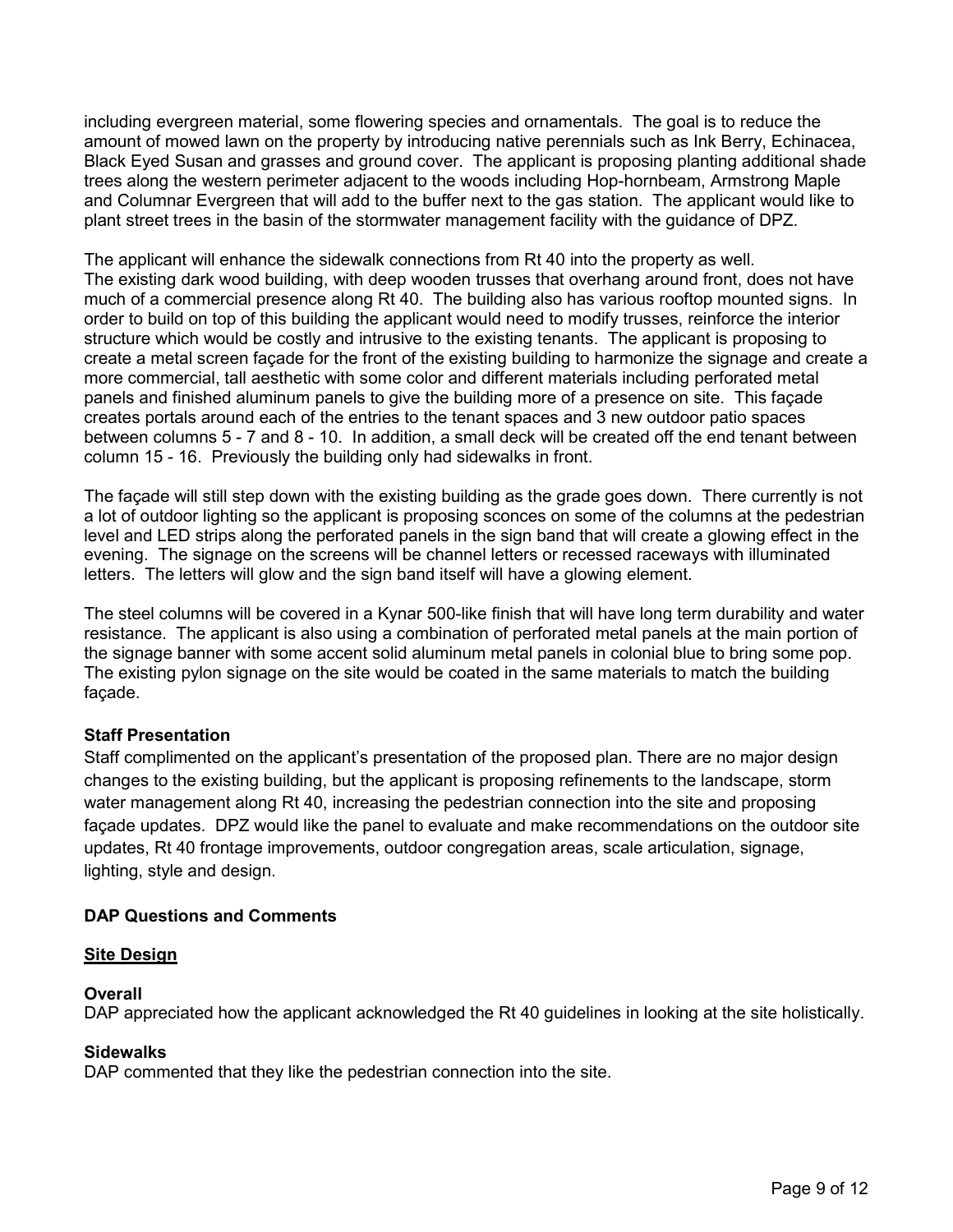# **Pylon Signage**

Simplicity and a more minimal approach to the pylon sign would be beneficial to follow the guidelines where a single sign displays multiple tenants instead of the large Papa John's sign out front and asked if that sign can be redone.

The applicant advised because of lease contractual obligations they are required to keep the Papa Johns and Edward Jones Investments signs with the square footage they have. Unfortunately, there is not an opportunity to reduce or simplify the pylon signage unless those tenants leave the shopping center.

### Architecture

### **Overall**

Some DAP members advised this was an improvement to the current condition and has a contemporary feel without changing the existing roofline. DAP likes the architecture and screen panels above each of the establishments. Other DAP members advised they have some significant concerns regarding the proposal and felt that according the design guidelines this would be considered freestanding signage and not architectural which would be problematic. Overall, the DAP appreciates creating a uniform signage band, however commented that the applicant is articulating too much and recommended changing to a more minimalist approach. This would allow the team to create a more uniform, simple façade and signage band that would be more appropriate. The façade needs to be connected back to the architecture and not look so foreign and allow the design intent to be simplified and not so complicated.

### **Materials**

DAP commented that the use of materials including the perf metal and powder coated metal column structure is interesting but needs to be simplified significantly.

### Color Palette

DAP commented that the color palette chosen is very "90's" and they understand the applicant is trying to reduce cost by not altering the existing roof structure, but from a maintenance standpoint all the exposed steel over time will cause a major maintenance issue and may not last long. The design/color palette seems out of date.

### Landscape

### Planters

DAP inquired if the applicant will be doing any other plantings in front of the other businesses as is shown in front of the Latin Market or will it just be concrete. This could be an opportunity to have green spaces with low ground cover.

The applicant advised there are some existing planters in front of the building, but some of that will be replaced by patio spaces, which is a better use of the space. There will be some improvements to the plantings in front of the Latin Market. Most of the planting will be in the stormwater management areas in front of the building.

DAP encouraged the applicant to look for opportunities for raised planters such as on the concrete island in front of the Latin Market. Also, if there is an opportunity along the length of the building it would give a nice consistent look and the greenery would help make the outdoor eating areas more pleasant.

### Stormwater Management Area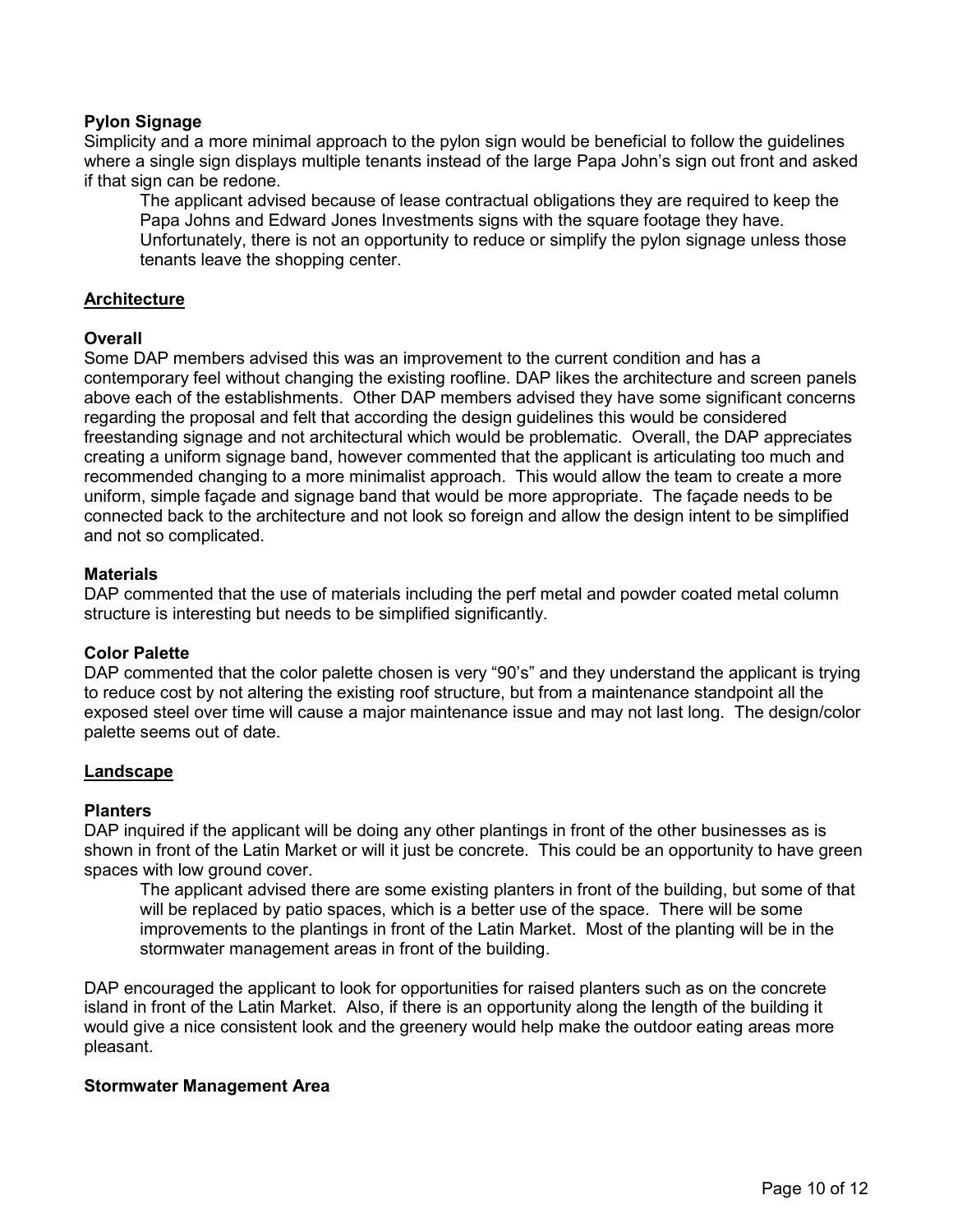DAP commented that they like the use of the native plants in the stormwater management area. Native plants such as Black-Eyed Susan and Purple Coneflower should be used as a fringe to the stormwater management area and not the lowest levels. Plants like Winterberry, Inkberry and Amsonia can go in the lower portion of the stormwater facility and provide structure during many times of the year when the other flowers have died back. DAP hoped that 3 street trees could be incorporated as well, away from the sewer lines and utilities, with species such as River Birch that would do well there and meet the intent of the Route 40 Design Guidelines. DAP is hoping that each new renovation and new facility going in will put in street trees to get more of a boulevard feel along Rt 40.

One DAP member did raise concerns that putting trees and landscaping in the stormwater management would cause debris to collect especially if it is not mowed. That area will have constant wet/dry conditions and it will limit the volume of the stormwater management. There was concern about the survivability of the plants. The applicant would need to consider if they are decreasing the amount of volume if they still meet the requirement for stormwater management.

The DAP member also commented that trees may not survive very well on the steep slope next to the gas station and recommended that the applicant put in a high curb to flatten out the slope and to give water a chance to get into the ground so the trees will live longer and also prevent the trees from possibly toppling over.

The DAP member commented that it is his understanding that stormwater management facilities are designed to catch water and fill up more so than a bio swale type of facility and inquired if that would cause an issue with the proposed plantings during a big rain event. The facility is collecting water and allowing it to go through that concrete structure so he has some concern what would happen to the plantings. Regarding the trees, the DAP member advised this could be a good way to get street trees along Rt 40 but understand the other DAP members concern.

DAP commented that the impact may depend on how the riser structure is designed and how much depth it's designed to handle before it overflows. The plants recommend can survive not in constant water but can handle flooding of 1 foot or so deep. Examples are seen in both Howard and Montgomery counties. Experts would need to determine if that basin will have 4' of water or less. With regards to collecting trash, the area would still need to be maintained.

The applicant advised they do not exactly know the condition below grade of the facility and if it was designed as a pond and is presumably not a bio retention due to its age. The applicant plans to work with experts such as Ernst Seeds to find a seed mix that will tolerate both inundation as well as drought like conditions, but still increase the biodiversity. There will be a level of maintenance that is required with a meadow/grass mix and expect to have to mow the area once or twice a year. The applicant did not have a good sense of how much trash is collected currently in the area. These are more questions for the property owner to see if this is feasible.

DAP commented that the landscape treatments are high quality. Regarding the comments about the trash buildup there needs to be an effort to clean it out. Maintenance is necessary.

# DAP Motions for Recommendations

1. DAP Member Larry Quarrick made the following motion: The applicant looks at the stormwater facility to determine capacity and how much water it will hold and enhance the area to include native shrubs and street trees such as River Birch. DAP Vice Chair Robert Gorman seconded.

Vote: 5-0